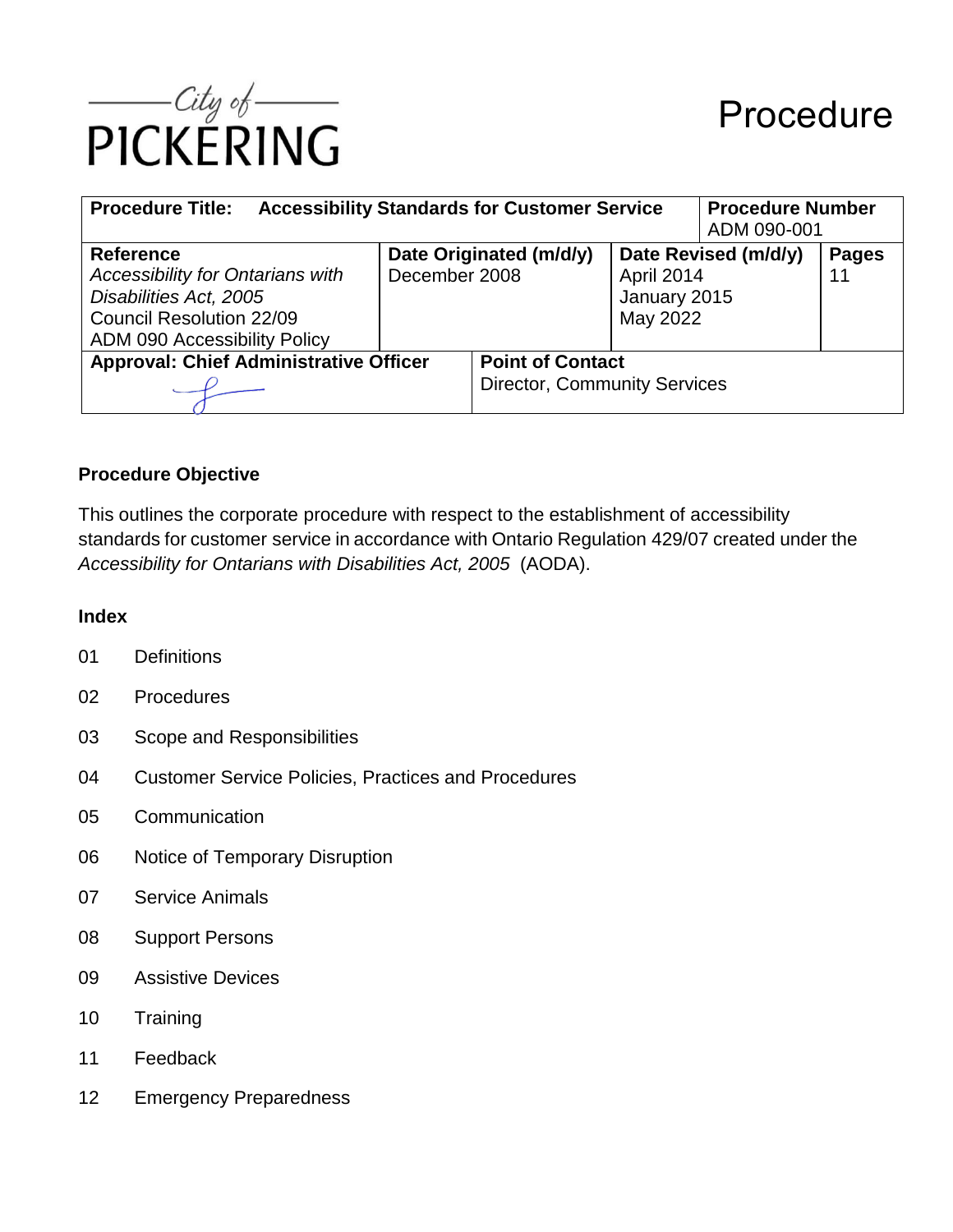### **01 Definitions**

- 01.01 **Accessibility Standard** Ontario Regulation 429/07 created under the *Accessibility for Ontarians with Disabilities Act, 2005* (AODA) which provides for standards to enhance the accessibility for an organization ("the Standard").
- 01.02 **Assistive Device** Any device that is designed and/or adapted to assist a person to perform a particular task (e.g. canes, crutches, walkers, wheel chairs, personal sound amplification devices, ventilators, etc.).

### 01.03 **Disability**

- a) any degree of physical disability, infirmity, malformation or disfigurement that is caused by bodily injury, birth defect or illness and, without limiting the generality of the foregoing, includes diabetes mellitus, epilepsy, a brain injury and any degree of paralysis, amputation, lack of physical coordination, blindness or visual impediment, deafness or hearing impediment, muteness or speech impediment;
- b) a condition of mental impairment or adevelopmental disability;
- c) a learning disability, or a dysfunction in one or more of the processes involved in understanding or using symbols or spoken language;
- d) a mental disorder; or
- e) an injury or disability for which benefits were claimed or received under the insurance plan established under the *Workplace Safety and Insurance Act, 1997*.

### 01.04 **Customers**

- a) all staff;
- b) Mayor and Members of Council;
- c) other political representatives;
- d) citizens and visitors to the City of Pickering;
- e) businesses;
- f) volunteers and agents recognized by the City; and
- g) all community stakeholders.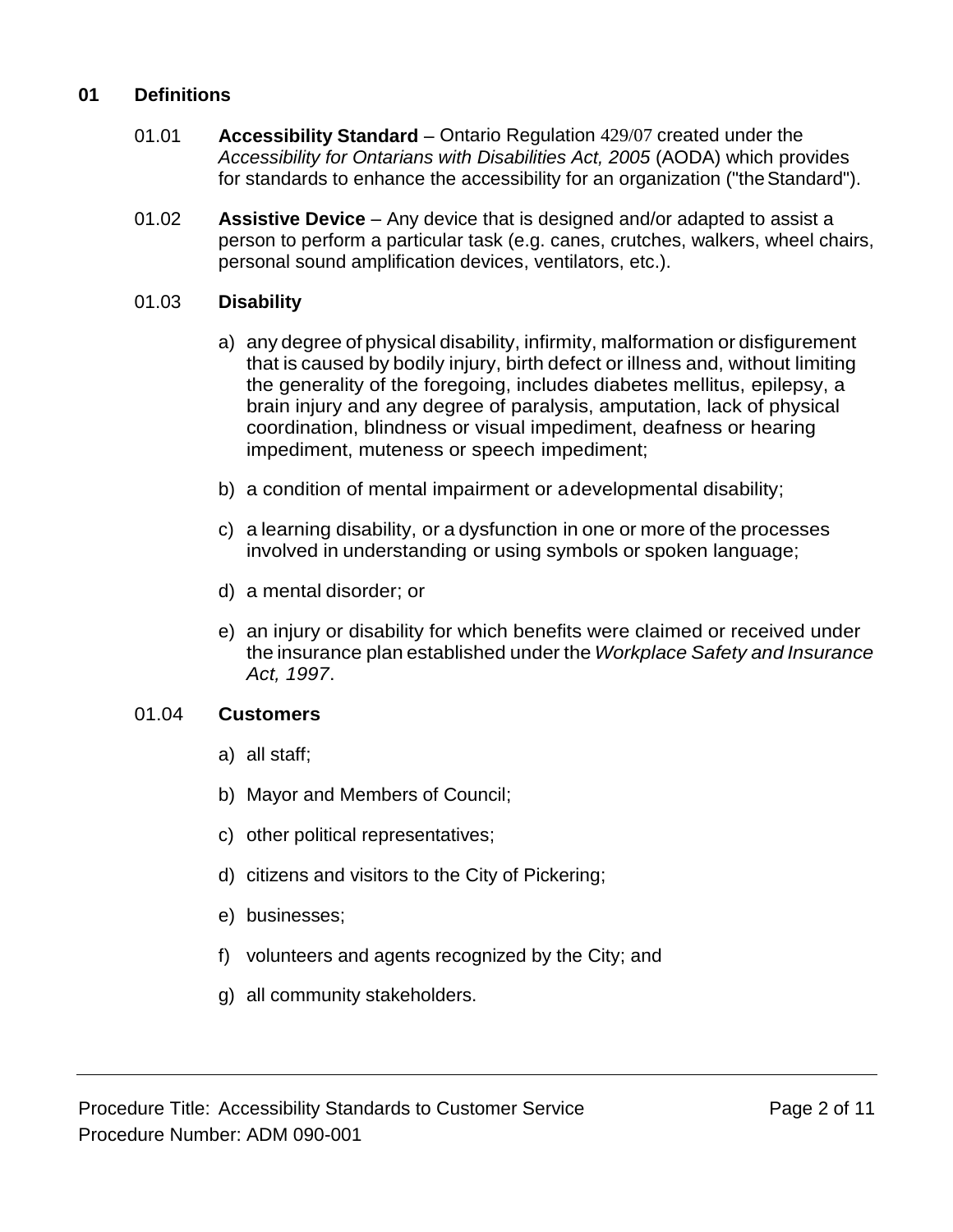- 01.05 **Guide Dog** As defined in Section 1 of the *Blind Person's Rights Act, 1990,*  which is a dog trained as a guide for a blind person and having the qualifications prescribed by the regulations.
- 01.06 **Premises** premises include the buildings, structures, land or grounds where an organization provides goods, services or facilities. The requirements of Ontario Regulation 429/07 apply only to those areas of the premises where the public or third parties customarily have access.
- 01.07 **Service Animal** as reflected in Ontario Regulation 429/07, an animal is a service animal for a person with a disability if:
	- a) it is readily apparent that the animal is used for reasons relating to their disability; or
	- b) the person provides a letter from a medical practitioner confirming that the person requires the animal for reasons relating to their disability.
- 01.08 **Support Person** as reflected in Ontario Regulation 429/07, a support person means a person who accompanies a person with a disability in order to assist with communication, mobility, personal care, medical needs or access to goods, services or facilities.

## **02 Procedures**

02.01 The *AODA* was enacted in 2005 in order to facilitate the development of specific standards with respect to improving accessibility across the province. Ontario's first accessibility standard, the Customer Service Standard (Standard), came into force on January 1, 2008. The Standard outlines what organizations must do in order to ensure that customer service is accessible to everyone, including people with disabilities. All public sector organizations with more than twenty employees must have complied with the Standard by January 2, 2010.

## **03 Scope and Responsibilities**

03.01 City staff are to be trained on how to provide customer service to people with disabilities in accordance with the core principles of the accessibility standard. Training must be delivered to any employee, volunteer, and/or agent as well as any other individual who might reasonably be expected to interact with the public on behalf of the City or influence the development of policies, practices and procedures. The level of training and awareness will be determined by the Director, Community Services in consultation with Departments and Human Resources and in accordance with the requirements of section 6 of Ontario Regulation 429/07.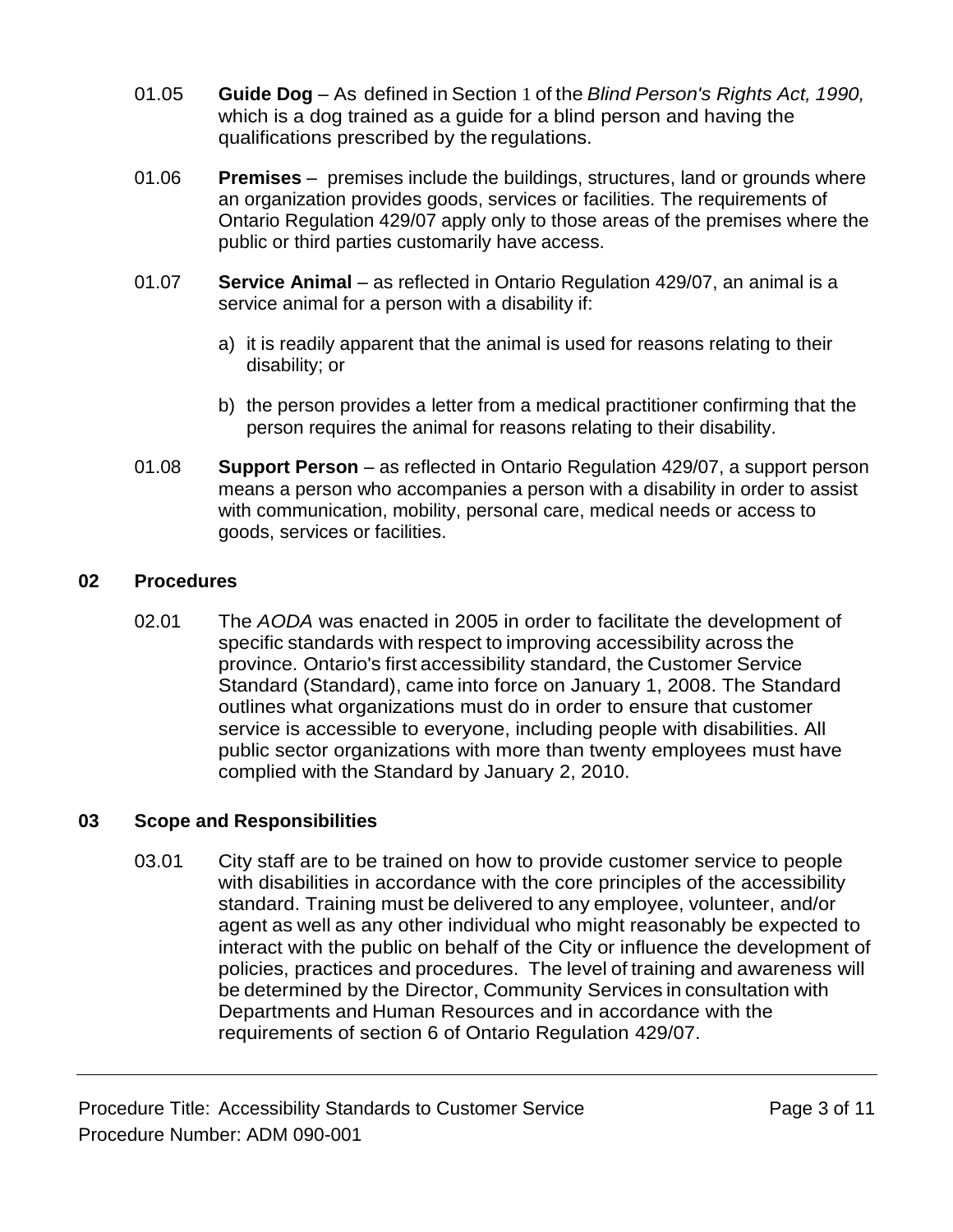## **04 Customer Service Policies, Practices and Procedures**

- 04.01 The City of Pickering will make reasonable efforts to ensure that its policies, practices and procedures are consistent with the core principles of the Standard:
	- dignity
	- independence
	- integration, except when alternate measures are necessary to meet the needs of people with disabilities
	- equal opportunity

By considering these principles when developing policies, practices, and procedures, accessibility planning becomes entrenched within the decision making process and satisfies the spirit with which the AODA, 2005 was enacted.

- 04.02 Dignity and Independence customer service will be provided in a manner that respects the dignity and independence of people with disabilities. People with disabilities should not be forced to accept lesser service, quality or convenience as a result of their disability.
- 04.03 Integrated Services that allow people with disabilities to fully benefit from the same services, in the same place and in the same or similar manner as other customers. Service provision and associated procedures will be inclusive of all customers and clients. There are occasions when customer service must be provided using alternative measures which are not integrated. Alternative measures will only be employed when they cannot be integrated and are the only means of providing customer service to a person with a disability.
- 04.04 Equal Opportunity people with disabilities will be given an equal opportunity to use and benefit from services provided by the City. People with disabilities should not be required to put forward a greater effort in order to access, use and/or benefit from a service. As a result, additional services may be extended to people with disabilities in order to ensure they do not need to put forward a greater effort.

# **05 Communication**

05.01 Communication will be provided in a manner that takes into account an individual's disability. Consideration is given to the way in which individuals express, receive and process information without making assumptions about a particular disability. Individuals with the same disability may process information in different ways. The City will continue to review the nature, manner and methods with which it communicates to people with disabilities in an attempt to improve the accessibility of information and services.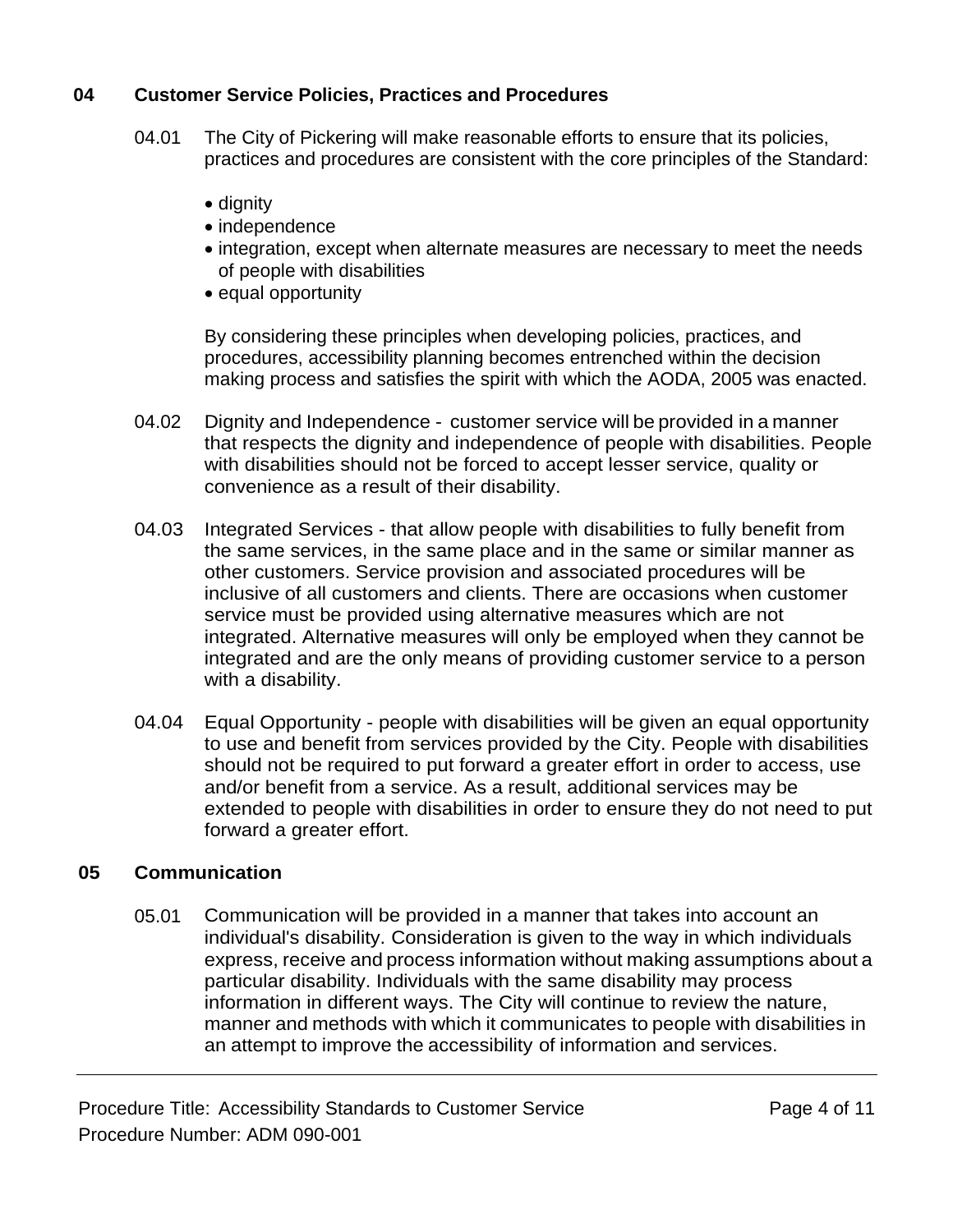- 05.02 **Website** the Office of the CAO, Corporate Communications section is responsible for the overall look of the City's website. The City of Pickering will provide its site in a format that is accessible to persons with disabilities unless it is not technically feasible to do so. The City's website uses a pre-set font type and size for optimal layout, but in all cases the font and size is readily available in HTML format with Adobe PDF as the standard for documents and reports. The City is committed to use of World Wide Web Consortium (W3c.org) best practice technologies when they are available and appropriate for a task and use of the latest versions when supported. These strategies include:
	- use of navigation mechanisms in a consistent manner
	- essential components of the page work without a mouse
	- providing information about the general layout of a site (e.g. a site map or table of contents)
	- good colour contrast between foreground and background
	- easily readable text. Text size can be adjusted by the user using browser controls
	- providing a text equivalent for no-text elements (e.g. via "alt or alternate" text tags). This includes: images, graphical representations of text (including symbols, image map regions, animations, applets and programmatic objects, audio files, audio tracks of video
	- use of full text pages
	- use of style sheets to control layout andpresentation
	- Browse Aloud
	- Live Chat
- 05.03 **Print Material**  the City's Communications Policy and Corporate Writing Guide provides for documentation standards related to print material (date and time standards, numeric standards, font sizes, spelling conventions, correspondence and report templates). The need for accessible fonts in printed material must be balanced with the need for a strong corporate identity and consistency in documentation. Consideration must also be given to the fact that there is no "one size fits all" solution to fonts in printed information.

The City will provide any document produced by the City, in an alternate format upon request, unless it is not technically feasible to do so, and subject to the *Municipal Freedom of Information of Privacy Act.* Alternate formats can include, but are not limited to web access, large print versions of the document or a text only electronic file which can then be read by a computer or printed in Braille. Requests for information in alternate format will be sent to the Customer Care Centre and forwarded to the department most responsible for the document. Staff will consult with the requester to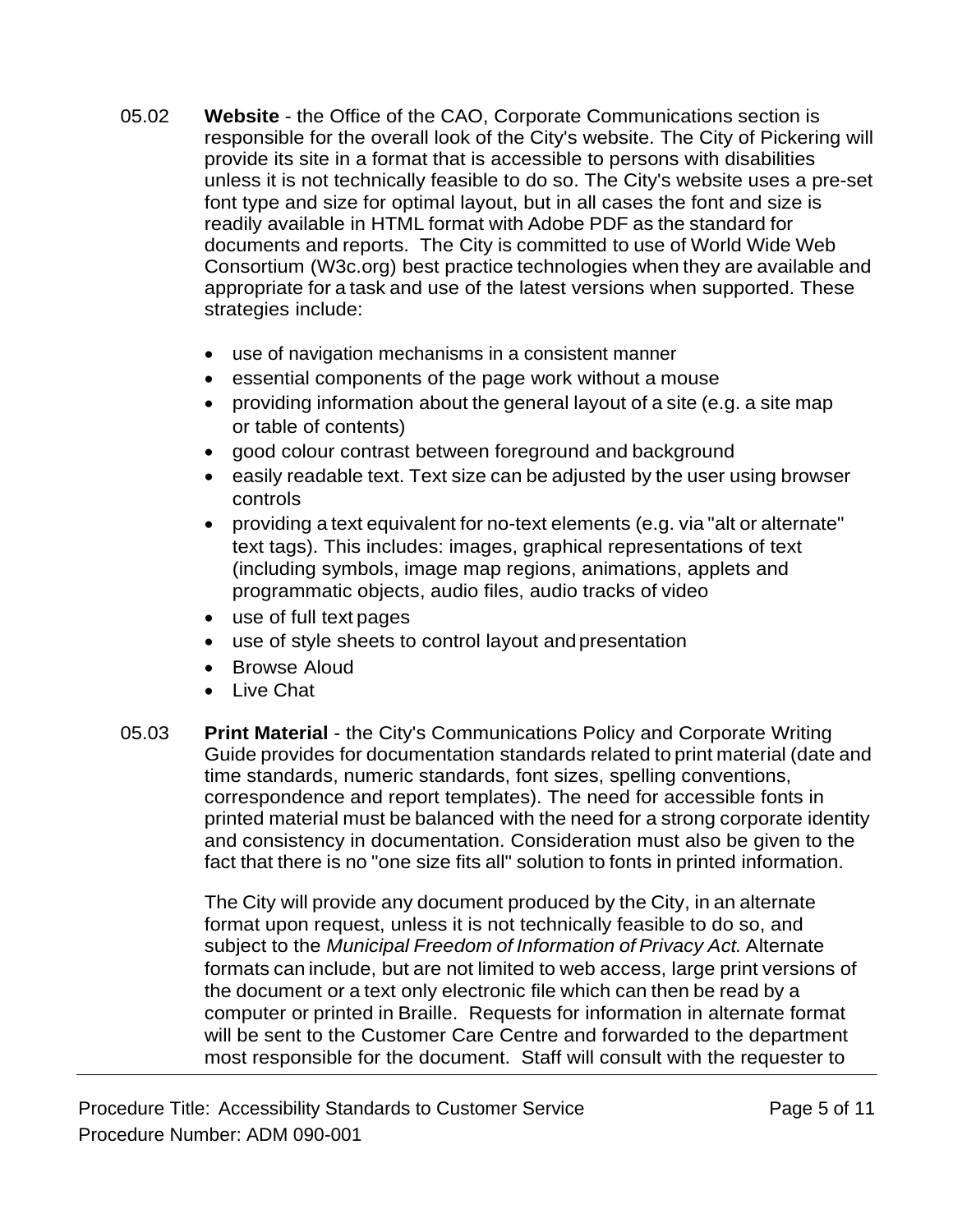determine the most appropriate format, and will make every effort to provide the information in the preferred format as soon as possible.

# **06 Notice of temporary Disruptions**

06.01 People with disabilities may rely on certain systems or amenities to access a City facility or utilize a service. Disruptions to these can provide complications for people with disabilities as they may have to book accessible transit or make alternate arrangements. As a result, public notice will be provided when pool lifts and/or washrooms. Notice will be provided for anything that may reasonably prohibit or limit the use of a service or facility by a person with a disability. The notice will be conspicuously displayed at the premises with which the disruption has occurred. If feasible, it will be posted on the City's website under Accessible Pickering section and communicated by various other means as deemed necessary (i.e. media release, Accessible Pickering web page, service disruption line, social media, etc.). The content of the notice will include the reason for the disruption, the expected duration if any, and for staff to ensure consistent messaging refer to Service Disruption Standard Operating Procedure.

# **07 Service Animals**

- 07.01 When a person with a disability is accompanied by a guide dog or other service animal, the City of Pickering shall ensure that the person is permitted to enter the premises with the animal and to keep the animal with them unless the animal is otherwise excluded by law from thepremises.
- 07.02 Two (2) examples of laws that specifically exclude animals are regulations under the *Health Protection and Promotion Act* and the *Food Safety and Quality Act, 2001.*
	- a) Ontario Regulation 562, under the *Health Protection and Promotion Act,* states that animals are not allowed in places where food is "manufactured, prepared, processed, handled, served, displayed, stored, sold, or offered for sale". It does make an exception for service animals to allow them to go where food is normally served, sold or offered for sale. Other types of service animals are not included in this exception.
- 07.03 If a service animal is excluded by law from the premises, the City of Pickering staff must explain to the individual why the animal is excluded and ensure that other reasonable alternative measures are available to enable the person with a disability to obtain, use or benefit from the City's goods, services or facilities. If the person with the service animal agrees, this might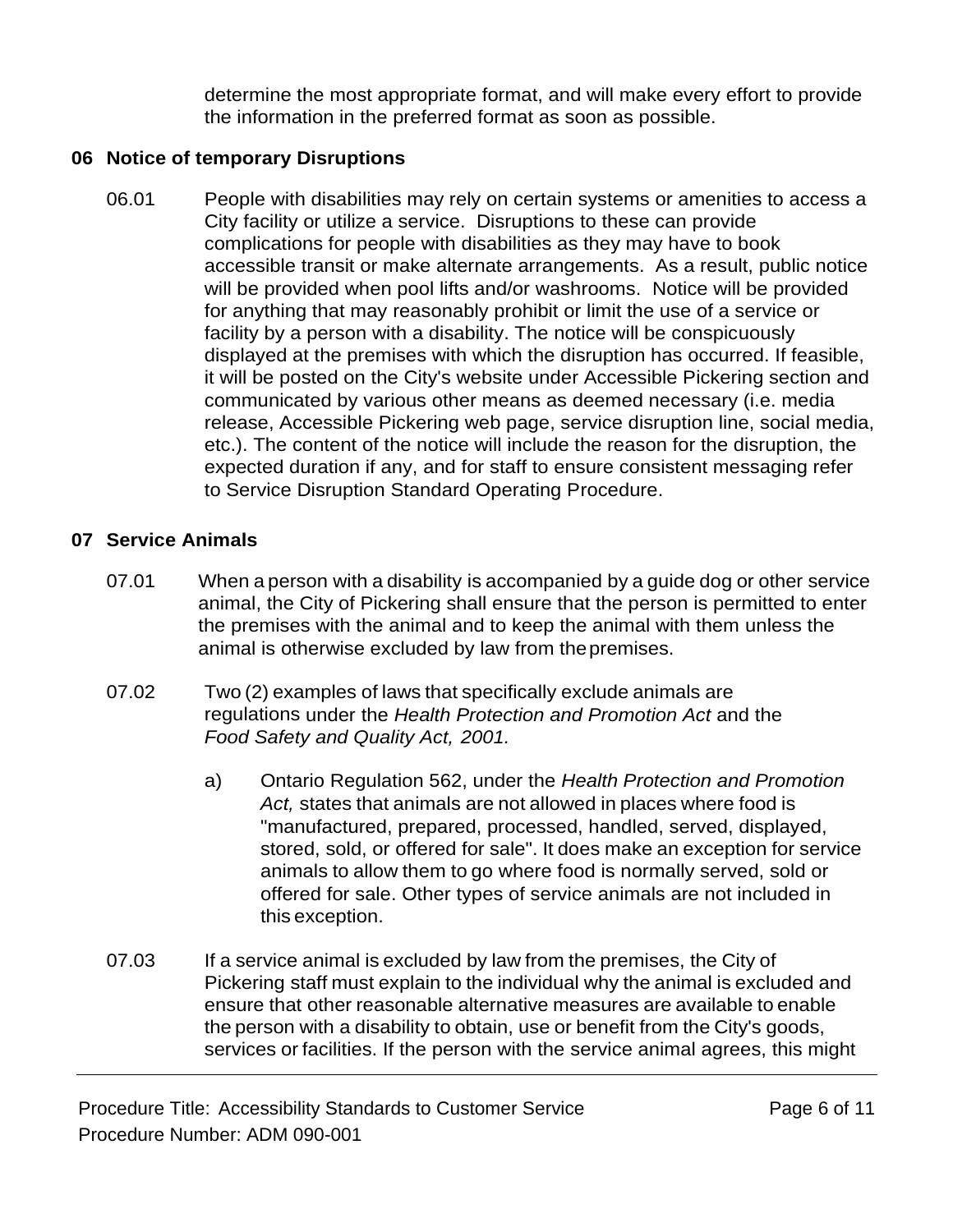mean leaving the animal in a secure area where it is permitted by law and offering the guidance of an employee. It might also mean offering to serve the person in another location where the animal is permitted.

07.04 There may be rare circumstances where, for the reasons of the health and safety of another person, allowing a person with a disability to enter the premises and be accompanied by their service animal needs to be considered. Where another person's health or safety could be seriously impacted by the presence of a service animal, City of Pickering staff should fully analyze all options for safely allowing the service animal on premises open to the public.

'

If a person has allergies triggered by touching or being in close proximity to animals over a period of time, options to consider may be to create distance between the two individuals, eliminating personal contact, using air purifiers, changing the time the two people receive service, or any other measure that would allow both people to receive service on the premises. City staff must consult with both people and consider all relevant factors and options in trying to find a solution that meets the needs of both individuals.

### **08 Support Persons**

- 08.01 When a person with a disability is accompanied by a support person, the City of Pickering shall ensure that both persons are permitted to enter the premises together and that the person with a disability is not prevented from having access to the support person while on thepremises.
- 08.02 Within the Community Services Department of the City of Pickering, no user fees or admission fees are charged to a support person. When a user fee or admission fee is applicable with respect to a support person in any other department or division of the City of Pickering, notice must be given in advance and posted as part of the schedule of fees.
- 08.03 In some circumstances, a support worker may be required to agree to rules or requirements that are specific to the kinds of goods, services or facilities provided by the City of Pickering. Where confidentiality is required because of the type of information being discussed, City staff may require the support person to sign a confidentiality agreement. City staff should consult Legal Services for assistance in drafting such an agreement.
- 08.04 The City of Pickering may require a person with a disability to be accompanied by a support person when on City of Pickering premises, but only if a support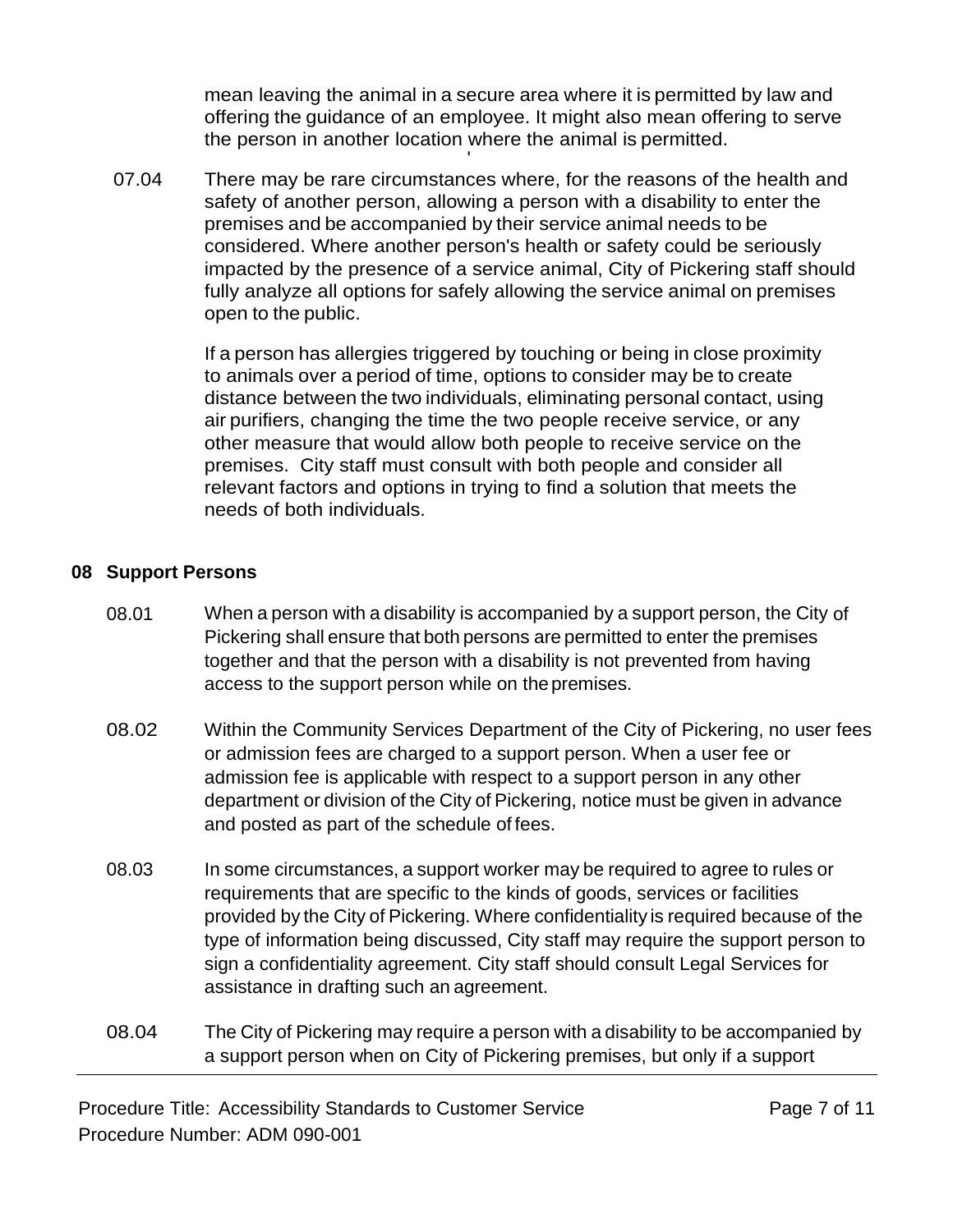person is necessary to protect the health or safety of the person with a disability or the health or safety of others on the premises.

City staff should consider whether they should require the attendance of a support person in the following situations:

- a) when there is a significant risk to the health and safety of the person with a disability or others. The mere possibility of risk isinsufficient;
- b) that risk is greater than the risk associated with other customers and that risk cannot be eliminated;
- c) the assessment of the risk is based on consideration of the duration of the risk, the nature, and severity of the potential harm, the likelihood that the potential harm will occur, and the imminence of the potential harm; and
- d) the assessment of the risk is based on the individual's actual characteristics, rather than on generalizations, misperceptions, ignorance or fears about a disability.

# **09 Assistive Devices**

- 09.01 **Assistive devices**  Includes specialized aids and devices that enable people with disabilities to carry out their everyday activities. These include, but are not limited to, wheelchairs, hearing aids, adaptive computer technologies, ventilators, walkers, crutches and Includes specialized aids and devised that enable people with disabilities to carry out their everyday activities. These include, but are not limited to, wheelchairs, hearing aids, adaptive computer technologies, ventilators, walkers, crutches and includes specialized personal sound amplification devices. The City will make reasonable efforts to ensure that assistive devices can be used to access services.
- 09.02 **Assistive Listening Devices**  Are available to the public for use at public meetings. This device can only be used in the Council Chambers. The availability of Assistive Listening Devices is also included as a resource on our Accessible Pickering website page, along with our promotional material. Assistive Listening Devices are provided with portable or temporary sound systems when a participant in the function has requested that a device be made available, and it is technically feasible to provide the device within a reasonable cost. Any expenses incurred to meet the request will be the responsibility of the department of division organizing the function. Three days' notice to the Clerk's Office is required.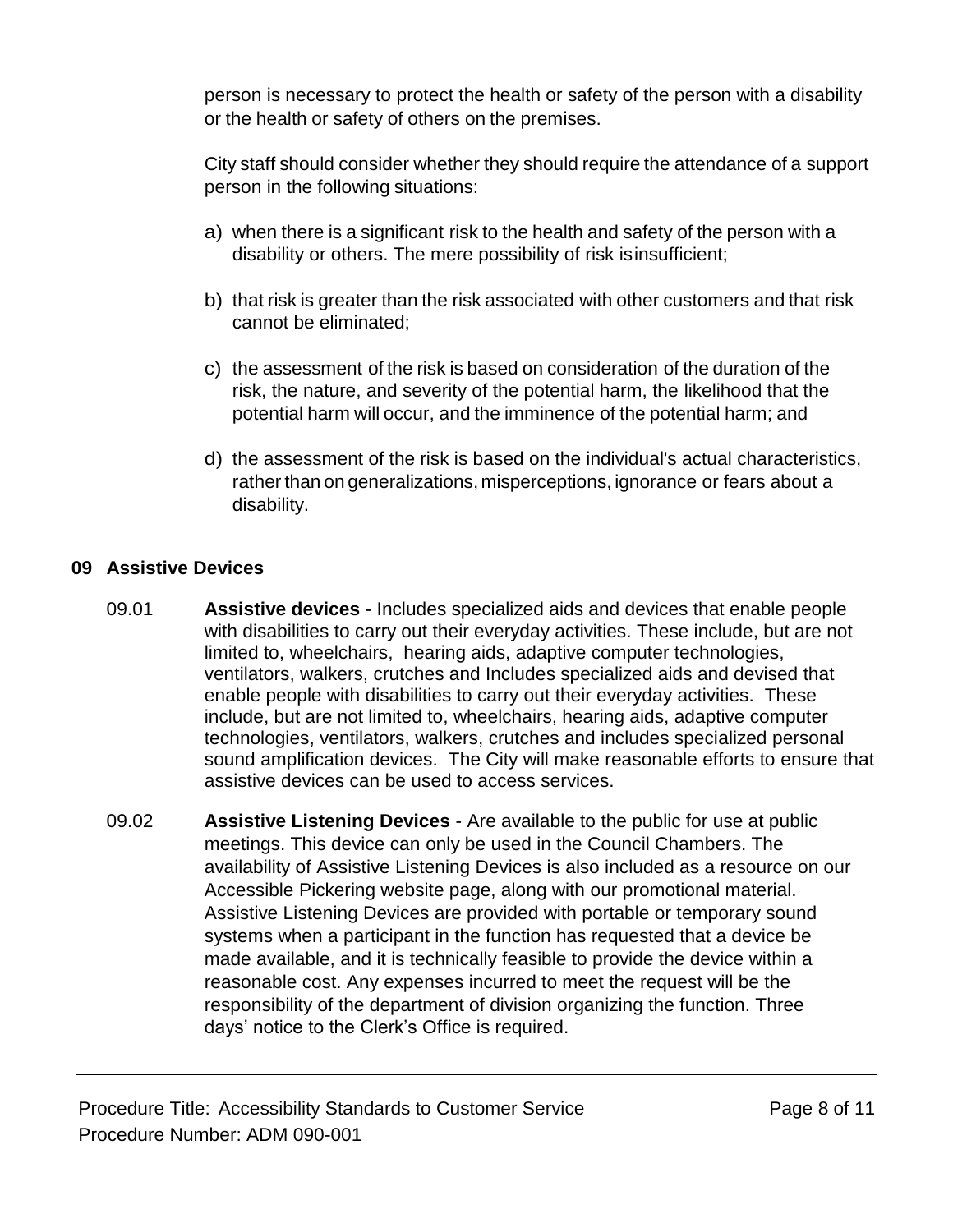09.03 **TTY** - Alternative service channel for the hearing impaired. The TTY line is available at the Customer Care Centre. The TTY line is promoted on print material and on the City website. Instructions on its use are located with the TTY, in the City Directory and on the intranet.

# **10 Training**

10.01 We are committed to training all staff and volunteers in accessible customer service, other Ontario's accessibility standards and aspects of the Ontario Human Rights Code that relate to persons with disabilities.

In addition, we will train:

- a) all persons who participate in developing the organization's policies; and
- b) all other persons who provide goods, services or facilities on behalf of the organization.
- 10.02 Training of our employees and volunteers on accessibility relates to their specific roles.

Training includes:

- purpose of the *Accessibility for Ontarians with Disabilities Act*, 2005 and the requirements of the Customer Service Standards
- our policies related to the Customer Service Standards
- how to interact and communicate with people with various types of disabilities
- how to interact with people with disabilities who use an assistive device or require the assistance of a service animal or a support person
- how to use the equipment or devices available on-site or otherwise that may help with providing goods, services or facilities to people with disabilities
- what to do if a person with a disability is having difficulty in accessing our organization's goods, services or facilities
- 10.03 We train every person as soon as practicable after being hired and provide training in respect of any changes to the policies.
- 10.04 We maintain records of the training provided including the dates on which the training was provided and the number of individuals to whom it was provided.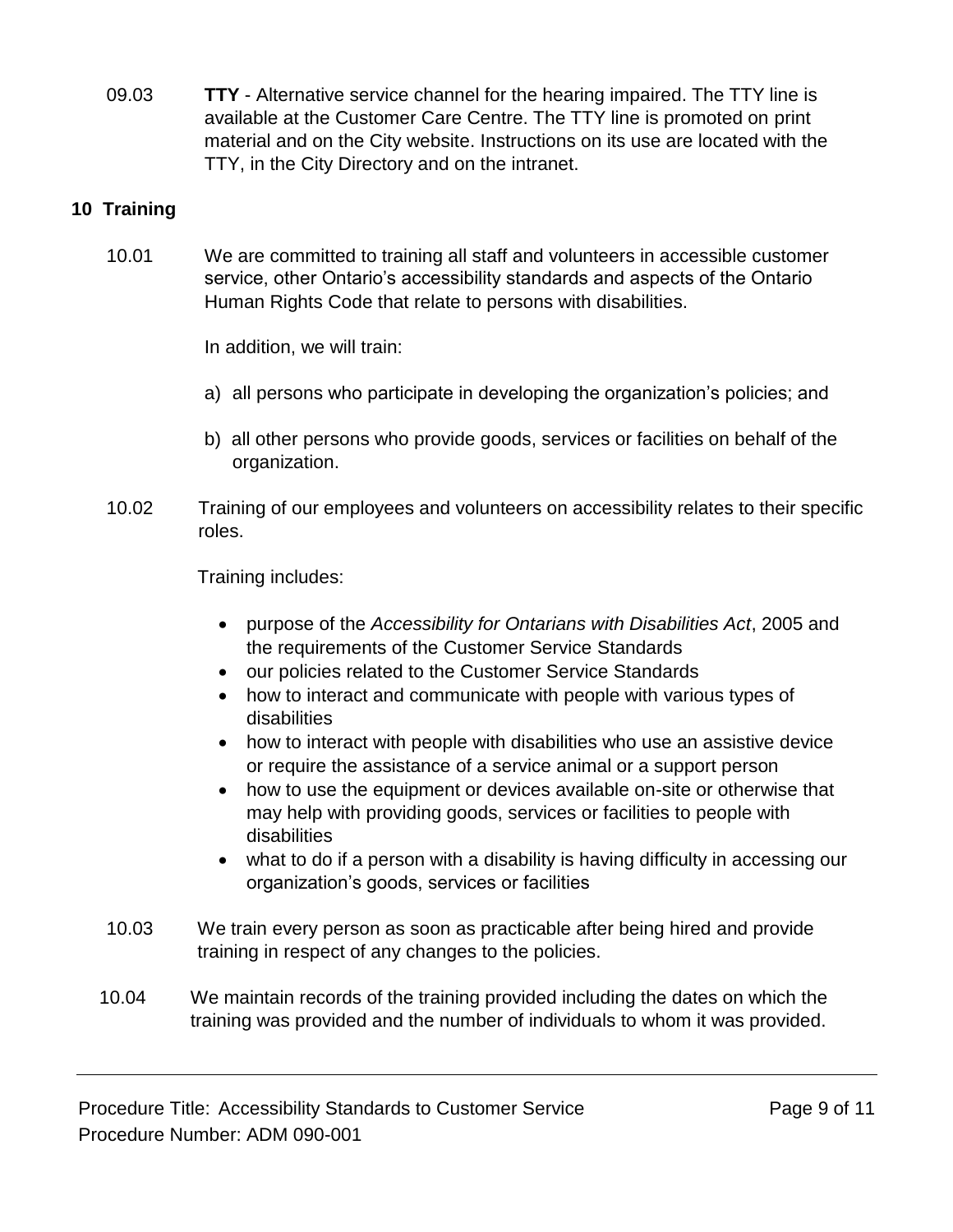## **11 Feedback**

11.01 The City of Pickering welcomes feedback to help identify opportunities for continuous improvement, and to respond to concerns. Through the City's Customer Feedback process, any individual will have the opportunity to submit feedback.

Our process for receiving and responding to feedback is accessible to persons with disabilities upon request. We communicate with people with disabilities in ways that take into account their disability. Individuals may provide feedback in person (orally), by telephone, in writing, or electronically by email, texting or live chat. We will work people with disabilities to determine what method of communication works best for them.

Customer Service Policy ADM 160 sets out standards and procedures to meet our customer service objectives, and outlines the process for receiving feedback and resolving issues.

- 11.02 The City of Pickering provides information about our organization and its services, including public safety information and:
	- meets internationally-recognized Web Content Accessibility Guidelines (WCAG) 2.0 Level AA website requirements in accordance with Ontario's accessibility laws.
	- notifies the public that documents/information is available upon request by posting notices on the City's website, on published documents, and through staff who deal with the public in-person.
	- ensures our feedback process is accessible to people with disabilities by providing or arranging for tailored accessible formats and communication supports, on request.
	- consults with the person making the request to determine the suitability of the format or communication support.
	- provides the accessible format or communication support upon request in a timely manner and, at no additional cost.

Through consultation with the person making the request the City will determine the suitability of an accessible format or communication support. If the organization determines that information or communications are unconvertible, the organization shall provide the requestor with:

- an explanation as to why the information or communications are unconvertible; and
- a summary of the unconvertible information or communications.